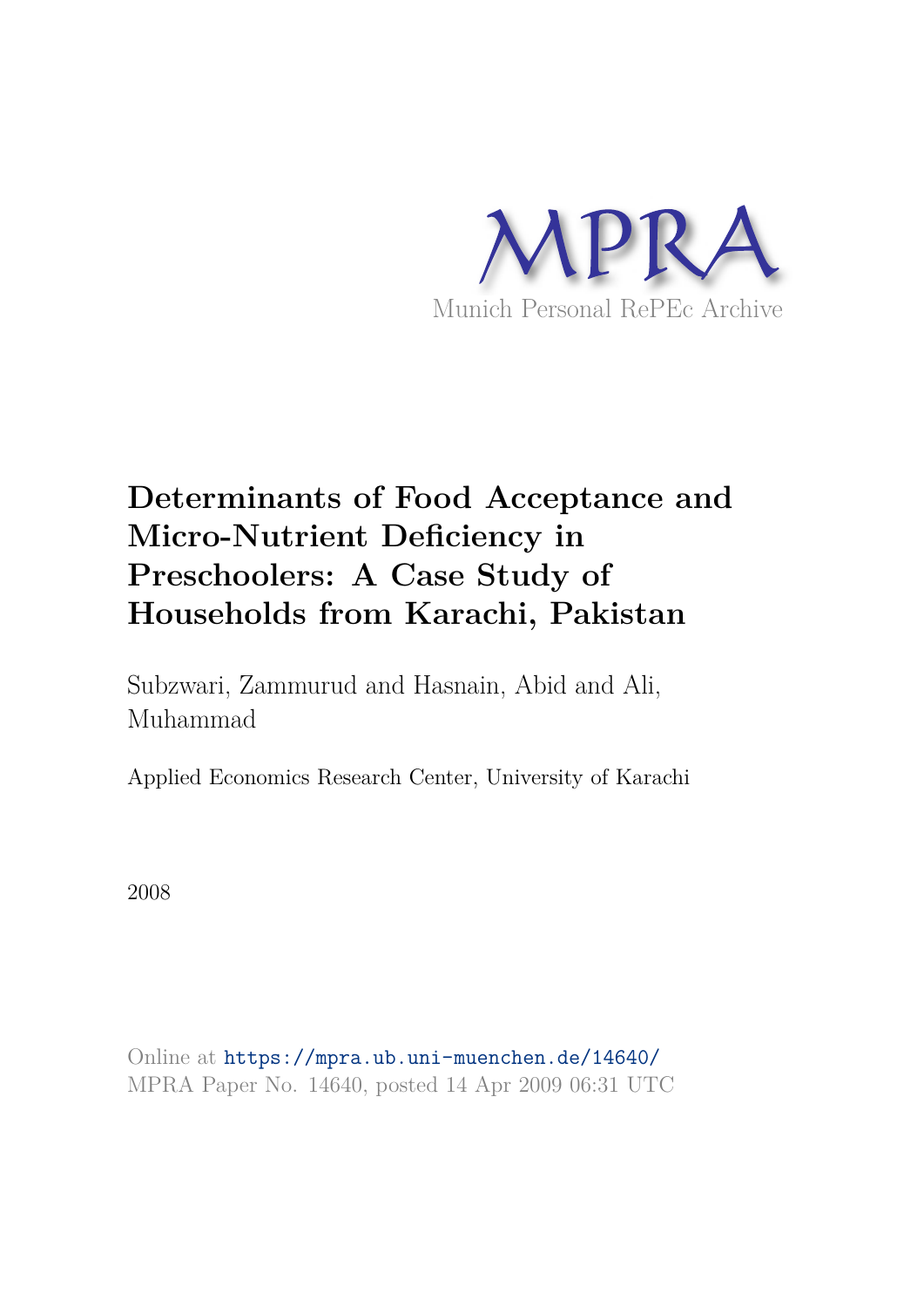Pakistan Journal of Nutrition 8 (4): 321-326, 2009 ISSN 1680-5194 © Asian Network for Scientific Information, 2009

# **Determinants of Food Acceptance and Micro-Nutrients Deficiency in Preschoolers: A Case Study of Households from Karachi, Pakistan**

Zammurud Subzwari<sup>1</sup>, Abid Hasnain<sup>2</sup> and Muhammad Ali<sup>3</sup> <sup>1</sup> Department of Family and Human Development, Raana Liaquat Ali Khan Government College of Home Economics, Stadium Road, Karachi 74800, Pakistan <sup>2</sup>Department of Food Science and Technology, University of Karachi, Karachi 75270, Pakistan <sup>3</sup>Institute of Business Administration, Karachi 75270, Pakistan

**Abstract:** This study attempts to find out the determinants of food acceptance and micro-nutrient deficiency in preschool children from Karachi, Pakistan. Primary data was collected through survey from 400 households by interviewing and filling up the questionnaire. Index for food acceptance and micro-nutrient deficiency were constructed with the help of related questions from the questionnaire. Econometric models were developed and Logit techniques was employed to estimate probability of end indicator. Our results show that increase Micro-Nutrient Deficiency (MND) may cause lower level of Food Acceptance and vice versa. On the other hand, modeling food acceptance may indicate higher level of MND among preschoolers reduce the acceptance level of appropriate food. Other important variables like Household Income, Mother's Literacy and Mother's Maternal Knowledge showed significant effects and appropriate signs of coefficients as per expectations. On the basis of these findings, if government targets the core independent variables that are identified in the analysis, Food Acceptance level can be increased amongst the children and Micro-Nutrient Deficiency could then be reduced. Consequently government intervention, both long term and short term are needed to provide and regulate the food acceptance behavior either at household level or at other form so that our generation could be healthier and more productive which would lead the economic growth of a country which is abundant in labor.

**Key words:** Food acceptance, preschoolers, nutritional status, micronutrient deficiency

# **INTRODUCTION**

Nutritional status of the population plays a key role in the country's human resource development. Human resource development is caused by nutrition improvement. Nutrition improvement helps in improving educability and in increasing productivity (ACC/SCN/IFPRI, 2000; UNICEF, 1998). Literature has revealed that countries with high growth rates in both economic and human development, have not only targeted the invested in production but also in human development through public policies (UNICEF, 1999). A malnourished child has less capacity to take health advantage, education and employment when he grows older as compared to a child with no malnutrition problem during childhood (World Bank, 1996, 1997). An improvement in child's nutritional status would result in a more efficient and healthy labor force in future, which would contribute in a country's development. There is a bi-directional causality between economic progress and nutritional status. Better nutritional status accelerates the economic progress and good economic progress often improves the nutritional status (WHO, 1998). Growth failure in children is caused by poor diet and infectious disease which leads to low development and death (Tomkins and Watson, 1989). Malnutrition makes a mother sick and unhealthy mother gives birth to an

unhealthy child. This vicious cycle continues and country's economic growth suffers. Food acceptance has negative relationship with nutritional deficiency. As food acceptance increases, nutritional deficiency decreases because sufficient dietary intake reduces the probability of nutritional deficiency. Food refusal is a common problem in children with developmental disabilities (Palmer and Horn, 1978), which may be exhibited in a variety of ways. Nutrient needs to derive children's eating behaviors for growth and health, (Johnson, 2002). Most of the children with malnutrition problems have difficulties in concentrating and learning. Since it is the early years of a child, he can suffer with behavior and social problems (Dayle, 2003). Food refusal is one the problems. Malnutrition is responsible for about half of all deaths

occurring among children in developing countries, even in children with mild to moderate malnutrition (Rice *et al*., 2000). Child health, especially in early years, requires good nutrition as at an early age the weight gain is very rapid, from 3 kg at birth to 10 kg at the age of one year. Child's behavior also changes along with the physical growth with change in nutritional status of the child (Samina *et al*., 2006). Developing countries suffer with the malnutrition problem in children especially under 5 years of age. Study in Bangladesh revealed that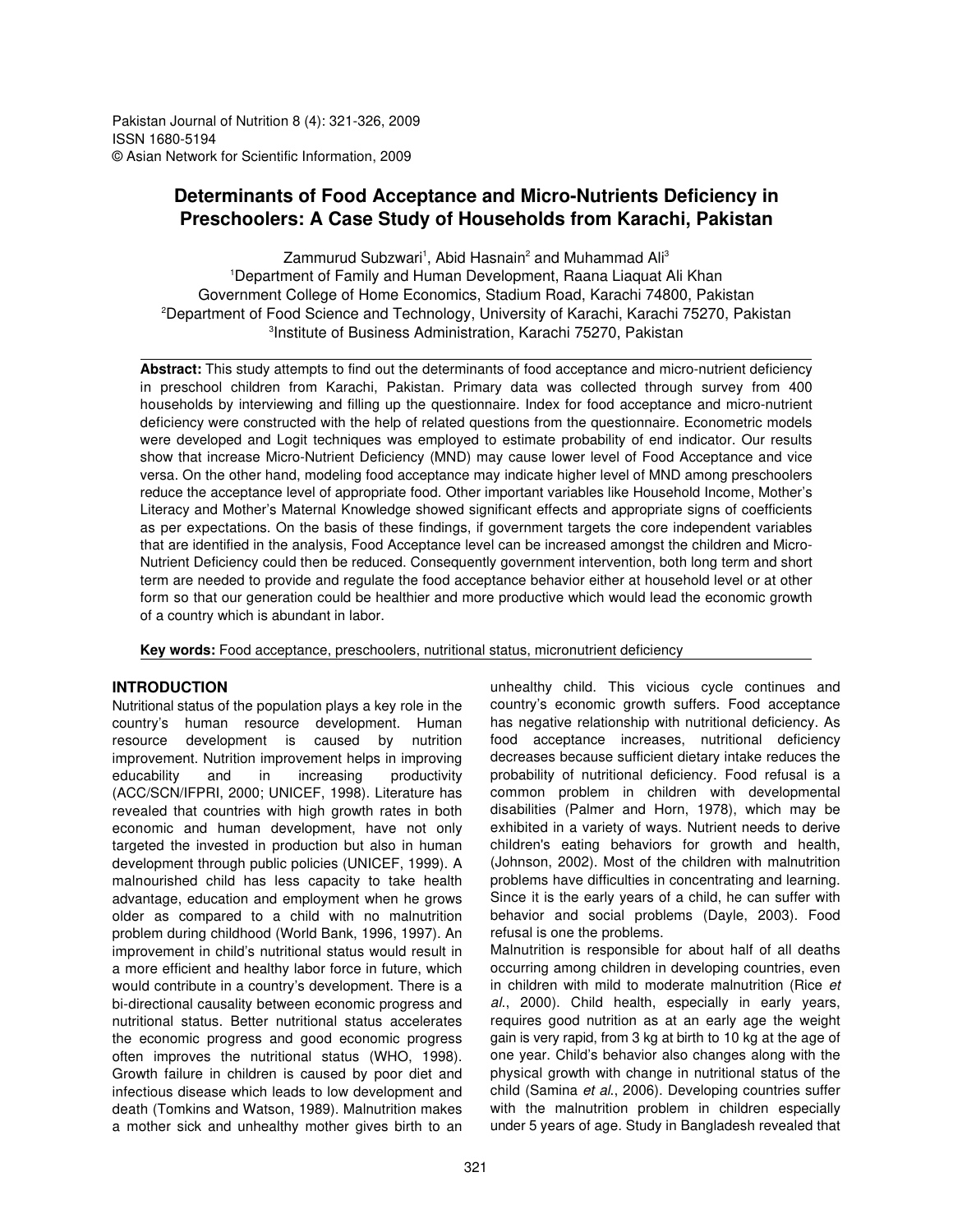under 5 children, who are innocent, vulnerable and relationship between household size and a child's dependent are often suffer from malnutrition (Rayhan and Khan, 2006). In a report by WHO (1998), it was found that 27% of the world's child population, children under 5 years of age were malnourished (estimated with the help of Weight for Age Z-Score, of which 76% live in Asia, 21% in Africa and 3% in Latin America. Seventeen percent of children in South Asia under 5 years of age were wasted (weight for height) and 60% were stunted (height for age).

A mother's Knowledge about nutrition and health care, is the key factor responsible for quality of care provided by mother as she is the main provider of primary care for children. Formal education, families and friends, mass media and community health services are main sources for mother's nutritional knowledge. The relationships between child nutritional outcome, maternal education and maternal nutritional knowledge are dependent on the family's socio-economic status (Ruel *et al*., 1992; Reed *et al*., 1996). Navia *et al*. (2003) found that the educated mothers had greater influence of maternal education level on food consumption and micro-nutrient intake. Children of educated mothers were closer to meet the minimum level of micro-nutrient intake as compared to the children of uneducated mothers. This finding would suggest that special advice is needed to be given to mothers with less education. Variyam (1999) found that mother's maternal knowledge has greater influence on diets of children in early ages. As they grow older, this influence decreases. As a result of this important finding, policy makers are focusing on the determinants of children's diets. nutrition knowledge is one important factor among the numerous factors affecting nutrient intakes and food acceptance which can be targeted to increase the level of food acceptance and micro-nutrient intakes in children.

**Situation in Pakistan:** Malnutrition is a severe health problem in Pakistan especially in infants and children under 5. A Child under five years of age is more vulnerable to diarrhea, Poverty, mother's literacy, poor water supply and sanitation, unhygienic practices and large family size, were found to be the most important factors that contribute to diarrhea. Maternal health problem is also a major concern because of frequent births. Situation of women health in Pakistan is worst as compared to most of the developing countries. No significant overall improvement has been witnessed in this situation for the same group of children (AERC, 2005). In Pakistan, 40% of the children are underweight due to malnutrition, 50% are moderately malnourished and 14% are severely malnourished. Over 30% infant deaths are because of the malnutrition problem (NHSP 1996). Iram and Butt (2006) found significant relationship between a child, nutritional status and food availability for Pakistan. They found significant

nutritional status. Relationship between a child's nutritional status and household income was also found to be significant because of higher household income which improves quality and quantity of food available and would result in a better nutritional status. Synergistic effect of low dietary intake, causes malnutrition in Pakistan especially in poor areas (Mahmud *et al*., 1993; Zaman *et al*., 1993).

Since, there is not much work done on the relationship between Micro-Nutrient Deficiency and Food Acceptance in preschoolers in Pakistan and impact Mother's Maternal Knowledge on MND and Food Acceptance is not yet analyzed, therefore, this study will be a major contribution in this field.

**Nutritional status among preschoolers:** Present section discusses the wasting, stunting and underweight characteristics of the sampled households' preschool children from the study. The data revealed that among the preschoolers, selected for the study, about 29.2% boys and 44% girls were severely underweight (Weight for Age Z-Score). According to Height for Age Z-Score (HAZ) 25.4% of boys and 27.7% of girls were severely stunted and Weight for Height Z-Score (WHZ) indicates that about 27.8% boys and 33% girls were severely wasted. These figures further reveal that malnutrition is greater in girls as compared to boys in sample household, suggesting that boys receive better care from their parents as compared to girls.

# **MATERIALS AND METHODS**

This study attempts to find out the determinants of food acceptance and micro-nutrient deficiency in preschool children from Karachi, Pakistan.

**Data collection:** The study is based on primary data which was collected from three towns of Karachi. On the basis of purposive sampling technique, 400 mothers of pre school children from nine schools were interviewed. A questionnaire was prepared for mother having children between the ages of 3-5 years.

Information pertaining to dietary intake, was collected from mothers during parent- teacher meetings with the help of a questionnaire, administered to determine the nutritional status of preschool children; a 24 h dietary recall method was used. Data for important variables like Income, family size, food acceptance, food type, mother's knowledge, mother's education, mother's age, child's age etc was collected for the analysis.

**Conceptual framework:** Three different econometric models were used to support the analysis. Since, our dependant variables are in categorical form, logistic regression for multivariate analysis is used for estimation. We cannot apply Ordinary Least Square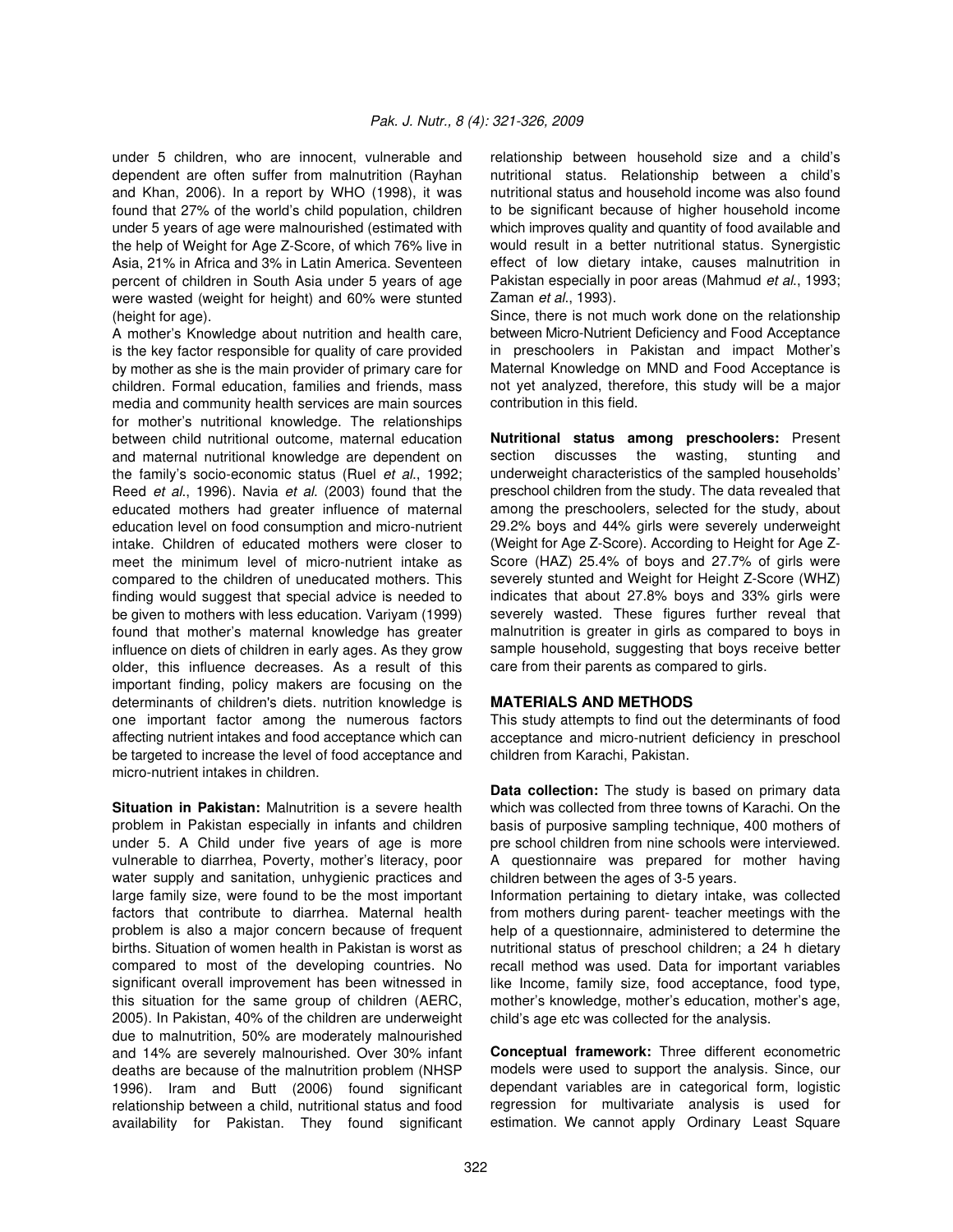variables. So in place of OLS, Maximum likelihood method was used for estimation. The results of logistic regressions were obtained in the form of odds ratios (in natural log form) which are computed from the proportion of event to non-events. Logistic regression model can be written as follows:

$$
Ln\left(\frac{Pi}{1-pi}\right) = \beta_o + \beta_1 X_i
$$

Following econometric models were used in the study. For the sake of simplicity, the models are not shown in the form of probability.

#### **Model for food acceptance:**

FOODACEP =  $B_0 + B_1$  MND +  $B_2$  INCOME +  $B_3$  MATKNW +  $B_4$  CHILDSEX +  $B_5$  MOTHAGE +  $B_6$ CHILDAGE +  $B_7$  MLIT +  $B_8$  CHILDRNNO

#### **Model for micro-nutrient deficiency:**

 $MND = "_0 + "_1 FOODACEP + "_2 INCOMEPC + "_3 MLIT$ + " <sub>4</sub> MATKNW

#### **Model for protein deficiency:**

 $\mathsf{PRODEF} = \mu_{\circ} + \mu_1 \; \mathsf{FOODACEP} + \mu_2 \; \mathsf{INCOMEPC} + \mu_3$ MLIT +  $\mu_4$  MATKNW

#### **Independent variables:**

| MLIT            | $=$ Mother Literacy (Years of Schooling).    |  |  |
|-----------------|----------------------------------------------|--|--|
| <b>INCOMEPC</b> | = Income per capita (Income/Family           |  |  |
|                 | Members).                                    |  |  |
| <b>INCOME</b>   | = Monthly Household Income (Income in        |  |  |
|                 | $000s$ ).                                    |  |  |
| <b>MATKNW</b>   | $=$ Maternal Knowledge $(0,1)$ .             |  |  |
| CHILDSEX        | $=$ Child Sex $(0,1)$ .                      |  |  |
| MOTHAGE         | $=$ Mother's Age (Years).                    |  |  |
| CHILDRNNO       | $=$ Number of Children in Household $(\#)$ . |  |  |
| CHILDAGE        | $=$ Child's Age (Years).                     |  |  |
| WAZ             | $=$ Weight For Age Z-Score.                  |  |  |
| HAZ             | $=$ Height For Age Z-Score.                  |  |  |
| WHZ             | $=$ Weight for Height Z-Score.               |  |  |

### **Dependent variables**

**Food Acceptance (FOODACEP):** By food acceptance, we mean that when the child is presented with food, he/she immediately accepts it. When its value is 0, it means the child is not accepting the food and if its value  $= 1$ , then it means that the child is accepting the food.

**Micro-Nutrient Deficiency (MND):** This variable is derived from the outcomes of Protein Intake, Iron Intake,

method here because of the nature of dependent Thiamine Intake, Riboflavin Intake, Niacin Intake, Calcium Intake and Fat Intake. When  $MND = 0$ , it means that there is no Micro-Nutrient deficiency and when MND  $= 1$  it means that there is Micro-Nutrient Deficiency in child.

> **Protein Deficiency (PRODEF):** This variable is used to represent protein deficiency. When PRODEF  $= 0$ , there is not Protein Deficiency and when PRODEF = 1, Protein Deficiency exists.

## **RESULTS AND DISCUSSION**

This study discusses the logistic regression results for the above mentioned econometric models. Table 4 shows the results of model for Food Acceptance, Table 5 shows results for Micro-Nutrient Deficiency and Table 6 shows results for Protein Deficiency.

statistically significant i.e., as the mother's age Table 2 shows the results of Food Acceptance Model. Results show that Micro-Nutrient Deficiency has significant and negative relationship with food acceptance i.e., as Micro-Nutrient Deficiency increases among the preschooler, the food acceptance decreases because of poor health. Mother's Literacy has a positive and highly significant relationship with children's food acceptance i.e., as the mother becomes more educated; the child's food acceptance increases because an educated mother has knowledge about the determinant factors of food acceptance better than an illiterate mother. Household Income has also significant and positive relationship with child food acceptance, suggesting that children of poor households have a greater tendency of food refusal as compared to the households with better income structure. Maternal Knowledge has a positive and highly significant (1% level of significance) relationship with Food Acceptance, suggesting that as the maternal knowledge of mother increases, the child's food acceptance level also increases because she knows the ways of how to turn food refusal into food acceptance. Insignificant coefficient pertaining to child sex may indicate on average there is no discrepancy for boy and girl care in sample households. Relationship of mother's age with child's food acceptance was found to be positive and increases, her experience increases and she could take necessary steps to increase the food acceptance of her child. Finally, as expected, relatively large family size appears to have negative and highly significant relationship with food acceptance which means that higher the number of children in household, lower will be the food acceptance because of the decrease in care of mothers for each child when the number of children increases in a household.

Table 3 shows the logistic regression results for Micro-Nutrient Deficiency Model where MND (Micro-Nutrient Deficiency) is taken as dependent variable.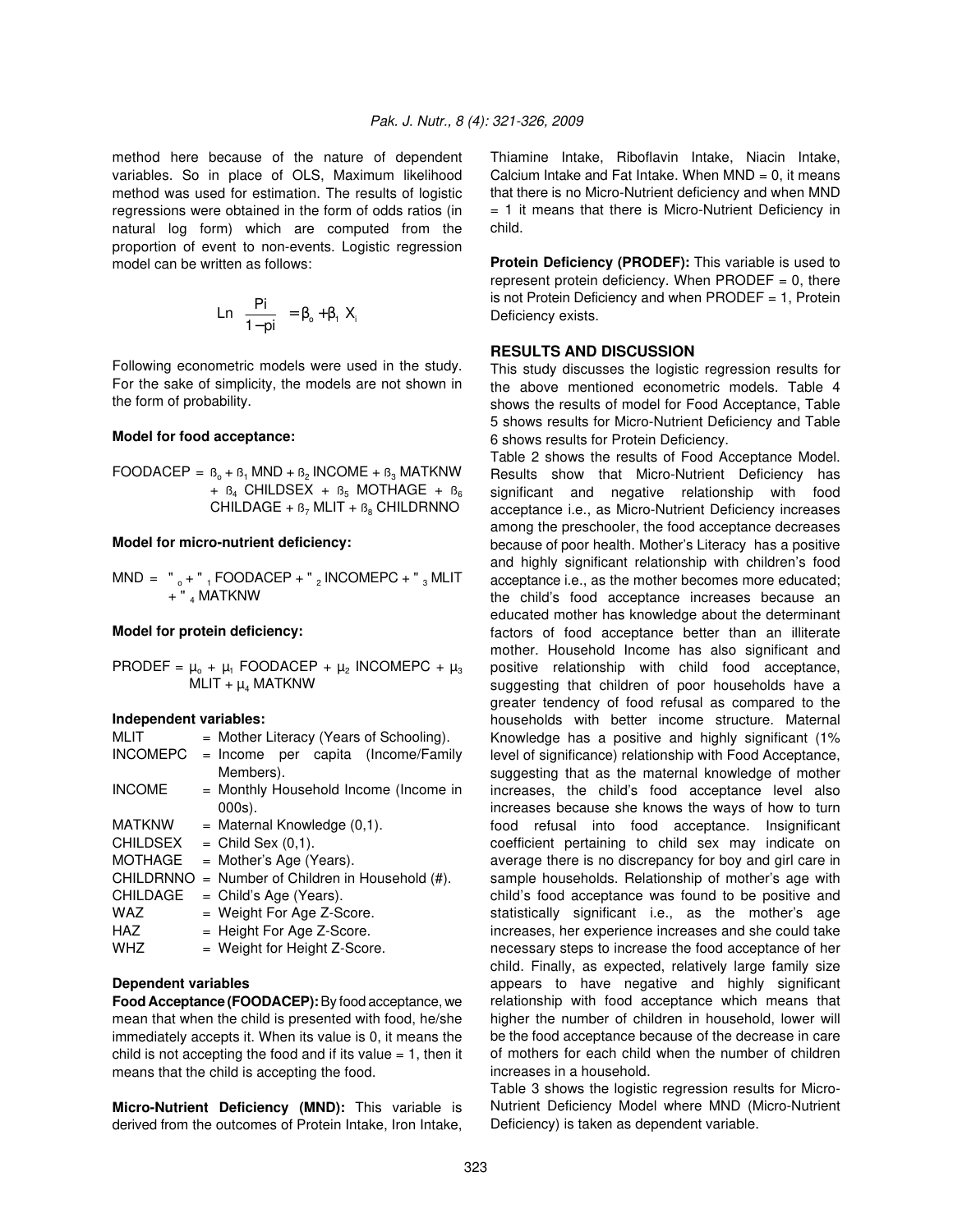|              |           | $\leftarrow$ -2SD   | $-1.99 - 1.99$           | $>=2SD$         |
|--------------|-----------|---------------------|--------------------------|-----------------|
| <b>Boys</b>  |           |                     |                          |                 |
| <b>WAZ</b>   |           | Severly Underweight | Moderately Underweight   | Not Underweight |
|              | Frequency | 61                  | 139                      | 9               |
|              | Percent   | 29.2                | 66.5                     | 4.3             |
| <b>HAZ</b>   |           | Severe Stunting     | <b>Moderate Stunting</b> | No Stunting     |
|              | Frequency | 53                  | 133                      | 23              |
|              | Percent   | 25.4                | 63.6                     | 11              |
| <b>WHZ</b>   |           | Severe Wasting      | Moderate Wasting         | No Wasting      |
|              | Frequency | 58                  | 146                      | 5               |
|              | Percent   | 27.8                | 69.9                     | 2.4             |
| <b>Girls</b> |           |                     |                          |                 |
| WAZ          |           | Severly Underweight | Moderately Underweight   | Not Underweight |
|              | Frequency | 84                  | 102                      | 5               |
|              | Percent   | 44                  | 53.4                     | 2.6             |
| <b>HAZ</b>   |           | Severe Stunting     | <b>Moderate Stunting</b> | No Stunting     |
|              | Frequency | 53                  | 119                      | 19              |
|              | Percent   | 27.7                | 62.3                     | 9.9             |
| <b>WHZ</b>   |           | Severe Wasting      | Moderate Wasting         | No Wasting      |
|              | Frequency | 63                  | 119                      | 9               |
|              | Percent   | 33                  | 62.3                     | 4.7             |

#### *Pak. J. Nutr., 8 (4): 321-326, 2009*

Source: Author's estimation

Table 1: Nutritional status

Results show that food acceptance has negative and significant relationship with Micro-Nutrient deficiency i.e., as the food acceptance increases, micro-nutrient deficiency decreases and vice versa. This is because of the fact that when dietary intakes of children increases, it automatically reduces the deficiencies caused by the food refusal; Micro-Nutrient deficiency is one of them. The relationship between a mother's literacy and Micro-Nutrient deficiency, is found to be negative and highly significant because educated mother can take care of her child better than an illiterate mother so there is less chance of presence of the micro-nutrient deficiency in her children. Income per capita has negative relationship with Micro-Nutrient deficiency suggesting that as income per capita of household increases, the micro-nutrient deficiency decreases because as the income per capita increases, food affordability and food quality increases and as a result, micro-nutrient deficiency declines among the preschoolers. Maternal Knowledge has negative and highly significant relationship with micro-nutrient deficiency, as the maternal knowledge increases, micro-nutrient deficiency decreases due to the same reason as in the case of mother's literacy.

Table 4 shows the logistic regression results for Protein Deficiency Model where Protein Deficiency (PRODEF) is taken as dependent variable. The relationship between food acceptance and protein deficiency is found to be negative and significant i.e., as the food acceptance increases, Protein deficiency decreases and vice versa because if the child is ready to accept the food there is less chance of him in getting less protein. Mother's Literacy has negative and highly significant relationship with Protein deficiency, because an educated mother can take care of her child better than an illiterate mother so it decreases the Protein deficiency in her children.

#### Table 2: Logistic estimates on food acceptance of children Independent

| <b>INDUPCHOLIL</b> |              |             |  |
|--------------------|--------------|-------------|--|
| variables          | Coefficients | Z-Statistic |  |
| C                  | $-5.984$     | $-4.761***$ |  |
| <b>MND</b>         | $-0.676$     | $-2.203**$  |  |
| <b>MLIT</b>        | 0.369        | 4.403***    |  |
| <b>INCOME</b>      | 0.056        | $3.039***$  |  |
| <b>MATKNW</b>      | 1.331        | 4.207***    |  |
| <b>CHILDSEX</b>    | 0.110        | 0.377       |  |
| <b>MOTHAGE</b>     | 1.315        | 4.663***    |  |
| <b>CHILDRNNO</b>   | $-1.233$     | $-5.492***$ |  |

Sample size: 400, LR Statistics (7 df): 234.45, Log Likelihood: - 148.401, Mcfadden's R<sup>2</sup>: 0.67. Note: \*\*\* At 1% level of significance, \*\*At 5% level of significance. Source: Author's Estimation

#### Table 3: Logistic estimates on micro-nutrient deficiency

| Independent variables | Coefficients | Z-Statistic |
|-----------------------|--------------|-------------|
| C                     | 4.897        | 5.694***    |
| FOODACEP              | $-0.479$     | $-1.694*$   |
| MLIT                  | $-0.199$     | $-3.141***$ |
| <b>INCOMEPC</b>       | $-0.042$     | $-1.655*$   |
| MATKNW                | $-1.006$     | $-3.362***$ |

Sample size: 400, LR Statistics (4 df): 77.766, Log Likelihood: - 198.384, Mcfadden's R<sup>2</sup>: 0.165. Note: \*\*\*At 1% level of significance, \*At 10% Level of significance. Source: Author's Estimation

#### Table 4: Logisitc estimation on protein deficiency

| Independent variables | Coefficients | Z-Statistic |
|-----------------------|--------------|-------------|
| С                     | 0.791        | 1.633       |
| FOODACEP              | $-0.686$     | $-2.061**$  |
| MLIT                  | $-0.067$     | $-2.187**$  |
| <b>INCOMEPC</b>       | $-0.050$     | $-1.686*$   |
| <b>MATKNW</b>         | $-0.613$     | $-2.007*$   |

Sample size: 400, LR Statistics (4 df): 40.189, Log Likelihood: - 207.575, Mcfadden's R<sup>2</sup>: 0.09. Note: \*\* At 5% level of significance, \*At 10% Level of significance. Source: Author's **Estimation**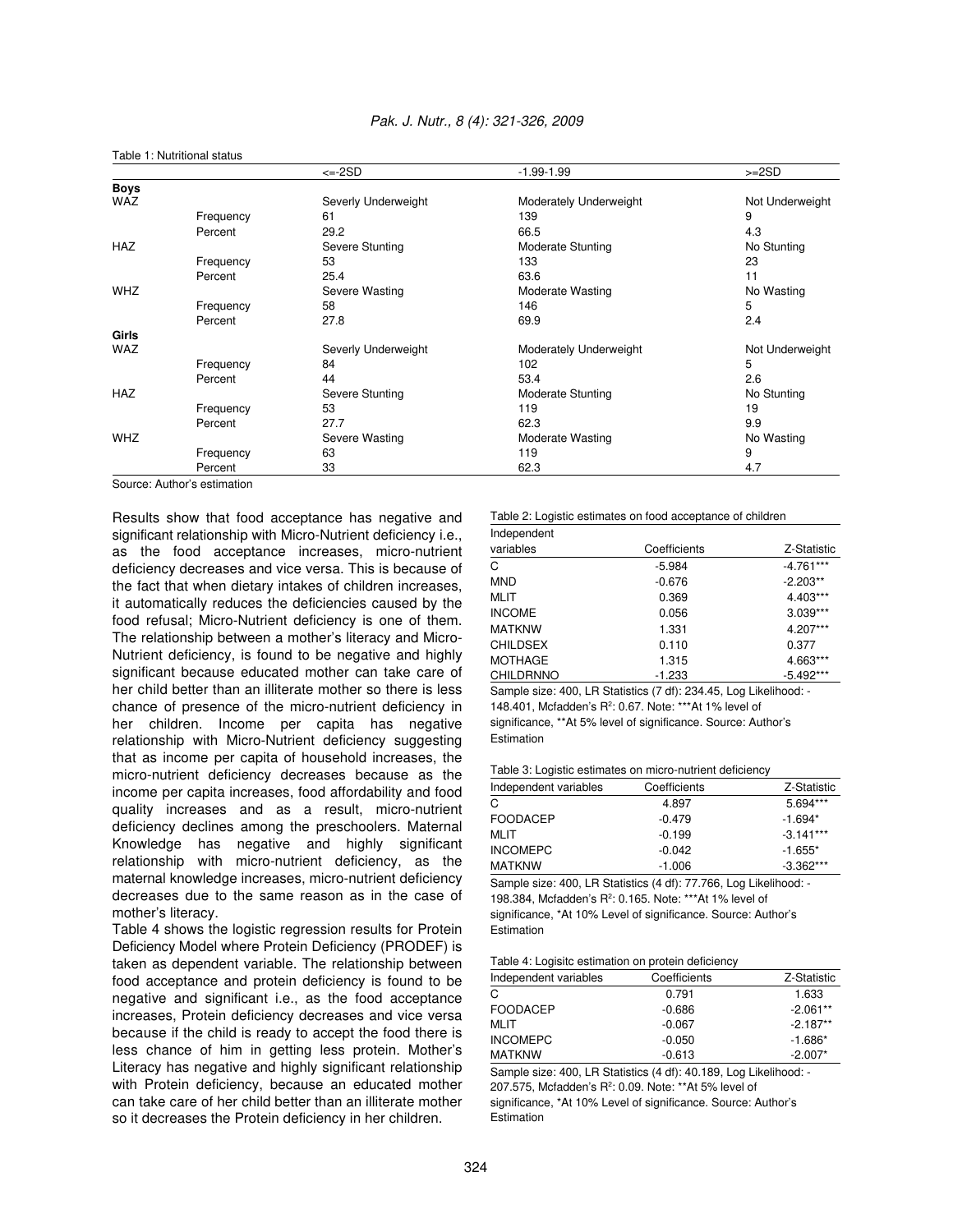Coefficient of income per capita, suggests that as income per capita of household increases, the Protein deficiency decreases because as the income per capita increases, food availability and food quality increases and Protein deficiency declines. Maternal knowledge has negative and highly significant relationship with Protein deficiency because as the maternal knowledge increases, Protein deficiency decreases because mother with higher maternal knowledge is more likely to feed her child in accordance with the recommended level for the particular age.

**Conclusion and policy recommendations:** Inappropriate food intake and nutritional deficiency is the main cause of children 's malnutrition in developing countries and so it is also true for Pakistan. Preceding analysis has identified Maternal Knowledge and Mother's Literacy as core variables which significantly affect the food acceptance and micro-nutrient deficiency in households children. Government investment is needed to increase in such activities which can increase the maternal knowledge of mothers. This will not only increase food acceptance in the children, but also decrease the micro-nutrient deficiency. Mother literacy is one of the most important factors. If a mother's literacy increases, it increases the household income and hence it increases the food acceptance and decreases the micro-nutrient deficiency through suggested channels and has a greater impact on preschool children's nutritional status. Therefore, in order to rehabilitate the family nutritional status among preschool children, greater intervention are required for mother education, both formal and informal, to increase maternal knowledge for family care which would result in better and healthy population.

### **ACKNOWLEDGEMENT**

The authors would like to thanks Mr. Sabihuddin Butt senior Research Economist/Associate Professor at Applied Economics Research Centre University of Karachi, for his comments, advice and for statistical assistance.

Appendix: Descriptive statistics of selected variables

| Variables       | Mean        | S.D.     | Units                                |
|-----------------|-------------|----------|--------------------------------------|
| CHILDAGE        | 2.075       | 0.803735 | In years                             |
| CHILDRNNO       | 2.2875      | 0.837614 | <b>Numbers</b>                       |
| <b>FOODACEP</b> | 0.38        | 0.485994 | $1 =$ Food Accepted,                 |
|                 |             |          | $0 = Not$ Accepted                   |
| <b>INCOME</b>   | 18.2        | 8.584535 | In Thousand Rupees                   |
| <b>MATKNW</b>   | 0.4825      | 0.500319 | $1 = \text{MatKnw Exist}$ ,          |
|                 |             |          | $0 = \text{MatKnw Doesn't Exist}$    |
| MND             | 0.725       | 0.447073 | $1 =$ Deficient, $0 =$ Not Deficient |
| <b>MOTHAGE</b>  | 25.5525     | 3.52467  | In Years                             |
| MLIT            | 11.97       | 4.116    | In Years                             |
| <b>PRODEF</b>   | 0.2575      | 0.437805 | $1 =$ Deficient, $0 =$ Not Deficient |
| WAZ             | $-0.0006$   | 0.998187 | Z-Score                              |
| <b>WHZ</b>      | 0.067375    | 1.167998 | Z-Score                              |
| HAZ             | $-2.50E-05$ | 0.998999 | Z-Score                              |
| <b>INCOMEPC</b> | 12.325      | 4.69302  | In Thousand Rupees                   |

# **REFERENCES**

- ACC/SCN and IFPRI, 2000. Report on the World Nutrition Situation: Nutrition throughout the life cycle. ACC/SCN in collaboration with IFPRI, Geneva.
- AERC, 2005. The Preparation of the Nutritional Strategy Programmes and Investment Strategies to reduce the malnutrition in Pakistan.
- Dayle Hayes, R.D., 2003. A Healthy Start (preschool). http://www.beef.org/uDocs/reprint%20-%20 preschool.pdf.
- Iram, U. and M.S. Butt, 2006. Understanding the health and nutritional status of children in Pakistan: A study of the interaction of socioeconomic and environmental factors. Int. J. Social Econ., 33 (2).
- Johnson, S.L., 2002. Children's food acceptance patterns: The interface of ontogeny and nutrition needs. Nutr. Rev., 60 (5 Pt 2): S91-4. IS: 0029-6643.
- Mahmud, A., Karlbergj and F. Jalil, 1993. Early child health in Lahore, Pakistan:VII. Diarrhoes. Acta Paediatr. (Supply), 390: 79-85.
- National Health Survey of Pakistan (NHSP), 1996. Pakistan Medical and Research Council.
- Navia, B., R.M. Ortega, A.M. Requejo, J.M. Perea, A.M. Lopez-Sobaler and Faci, 2003. Influence of maternal education on food consumption and energy and nutrient intake in a group of pre-school children from Madrid. Int. J. Vitnam Nutr. Res., 73: 439-445.
- Palmer, S. and S. Horn, 1978. Feeding Problems in Children. In: Palmer, S. and S. Ekvell (Eds.). Pediatric Nutrition in Developmental Disorders. Springfield, IL: Charles C. Thomas, pp: 107-129.
- Rayhan, I. and M.S.H. Khan, 2006. Factors Causing Malnutrition among under Five Children in Bangladesh. Pak. J. Nutr., 5: 558-562.
- Reed, B.A., J.P. Habicht and C. Niameogo, 1996. The effects of maternal education on child nutritional status depend on socio-environmental conditions. Int. J. Epidemiol., 25: 585-592.
- Rice, A.L., L. Sacco, A. Hyder and R.E. Black, 2000. Malnutrition as an underlying cause of childhood deaths associated with infectious diseases in developing countries. Bulletin of the World Health Organization, 78: 1207-1221.
- Ruel, M.T., J.P. Habicht, P. Pinstrup-Andersen and Y. Gröhn, 1992. The mediating effect of maternal nutrition knowledge on the association between maternal schooling and child nutritional status in Lesotho. Am. J. Epidemiol., 135: 904-914.
- Samina Shamim, S., F. Naz, S.W. Jamalvi and S.S. Ali, 2006. Effect of weaning period on nutritional status of children. Department of Paediatrics, Jinnah Medical and Dental College, Karachi. Department of Community Health Sciences,. JCPSP 2006, Vol., 16: 529-531.